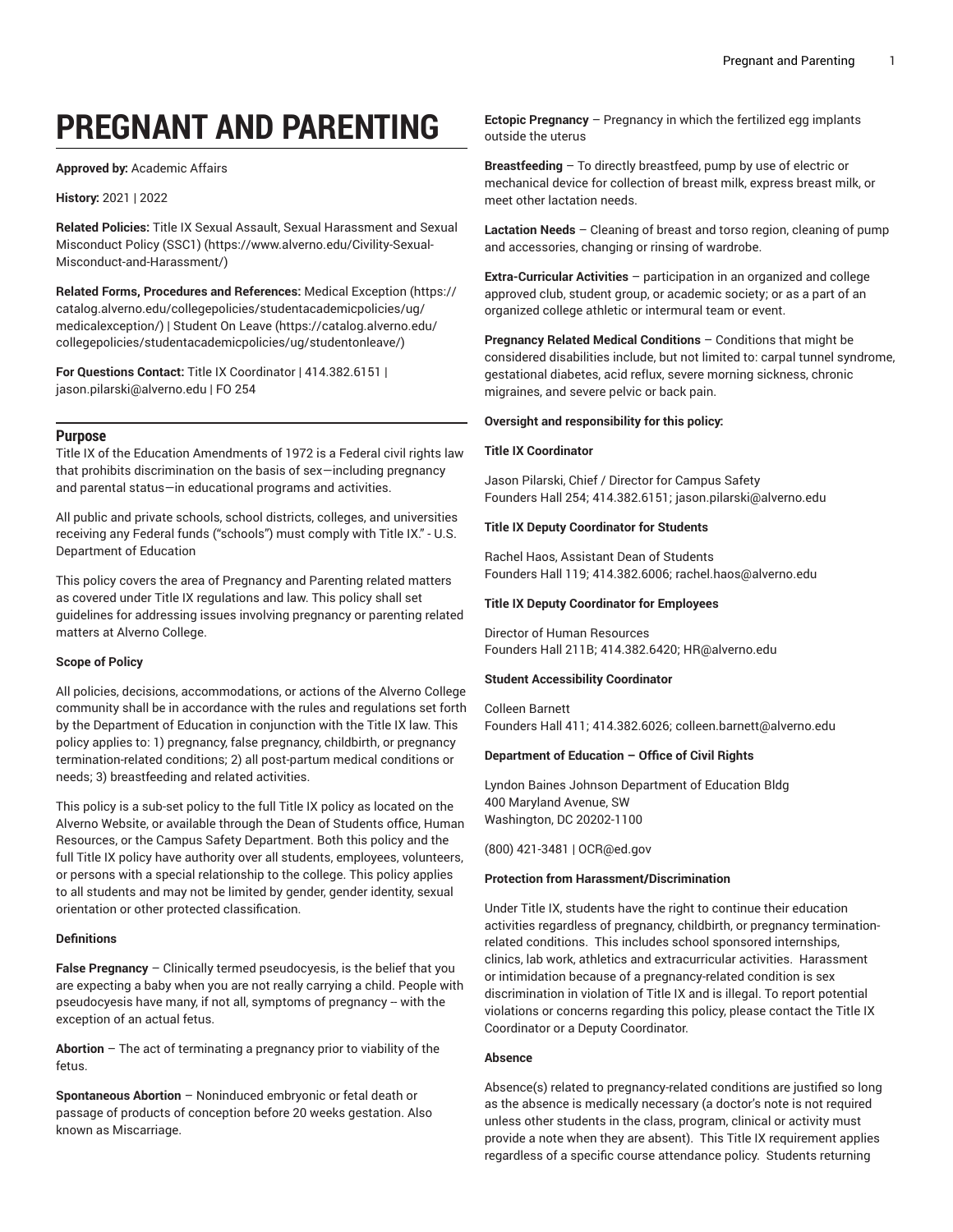from their absence must be allowed to make up any missed work, including assessments and projects, and they must have opportunities to compensate for in-class participation through some other opportunity.

The makeup work should be comparable to the amount of work given other students, not extra. Deadlines for the work must be comparable to the amount of time other students were given to complete the work.

## **Accommodation**

Students impacted by pregnancy-related conditions are eligible for at least the same accommodations given to students with temporary disabilities. Some pregnancy-related accommodations may include an assessment room near a bathroom and opportunity to take frequent breaks. If a student can't lift heavy equipment, others may be allowed to assist. In some cases, even though pregnancy itself is not considered a disability, certain pregnancy–related conditions are considered protected under the Americans with Disabilities Act Amendment Act (ADAAA) as well - if they substantially limit one or more major life activities such as walking, standing, lifting, etc. Examples of

Accommodations are meant to address each student's specific needs and give opportunity for access to the program that is equal to that given to other students. An accommodation that is unreasonable because it would require significant administrative or financial burdens is not required to be provided under the law. Colleges also can't be required to make fundamental or substantial modifications that change the very nature their program or academic standards.

Students wanting to request accommodations should contact the Student Accessibility Coordinator who will engage in an interactive discussion with the student, instructor, and other need-to-know personnel, up to and possibly including the Title IX Coordinator, regarding their requests. Once decisions are made, notification to student and instructors will be made in writing.

# **Protocol for Investigation and Actions**

Upon receiving a report of suspected of violation of this policy

- (A) Member(s) of the Title IX team will respond to the report.
- Statements will be obtained from all persons involved or with knowledge of the reported matter.
- A report on the matter will be prepared and submitted to the Title IX Coordinator.
- The Title IX Coordinator will meet with the Student Accessibility Coordinator.
- The Title IX Coordinator will meet with members of the Administrative Council as needed to address issues arising from reported issues.
- The Title IX Coordinator and/or Student Accessibility Coordinator will communicate with the effected student

#### **Breastfeeding**

Alverno has designated FO 114 in the Commons as the Mother's room. It is private, clean and a reasonably accessible place for breastfeeding. Depending upon the particular details of a student's situation, other arrangements may be available. Other similar or equivalent locations on campus maybe identified for these purposes in a specific or ongoing basis.

Instructors and students shall work together to identify solutions for making up in-class work or participation credits, as well as any instruction missed, when the need for absence due to the occurrence of breastfeeding activities.

#### **Extracurricular activities**

Student participation in a college club, student group or academic society can't be limited because of pregnancy or related condition. The club can ask for a doctor's note saying it is engagement in a particular activity is safe only if it requires other students with conditions must provide a note.

Pregnant athletes must be treated like any other athlete with a temporary disability. Alverno cannot assume that it is unsafe for them to play. Medical clearance from a doctor to participate can be requested only if players with other medical conditions are asked to do so. If there is a disagreement about whether it is safe, athletic staff members are expected to rely on the opinion of the student's obstetrician or other specialists.

#### **Student on Campus Employment by the College**

Pregnancy, childbirth, false pregnancy, termination of pregnancy, and resulting disability or recovery must be treated the same as any temporary disability for all job-related purposes, including the provision of accommodations and other services. Additionally, students may be entitled to accommodation of a pregnancy-related disability under the ADAA. Students should speak with their employment supervisor, human resources department, The Student Accessibility Coordinator, or the Title IX Coordinator for more information about receiving accommodations.

#### **Leave Status**

A student may of their free will, decide to take a leave for pregnancyrelated reasons, but the college cannot require a leave. No employee, volunteer, or other person associated with the college may require or imply a requirement to take a leave or other action detrimental to the student's educational attainment process due to issues covered under this policy.

## **Financial Aid Considerations**

All students should consult with the Financial Aid office prior to taking any form of leave to determine what impact there may be on their aid.

According to Title IX, school financial assistance programs can't apply rules that treat students differently because of sex. To the extent possible, Alverno will take reasonable steps to ensure that, upon return from leave, a student will be reinstated to their program with access to the same institutional aid as when the leave began. Continuation of a student's scholarships or other funding during the leave term will depend on the policies of the funding program. Students will not be negatively impacted by or forfeit their future eligibility for institutional scholarship, fellowship, or similar college-sponsored funding by exercising their rights for a leave under the policy. Federal and state awards are subject to refund calculations, satisfactory academic progress, repayment, and related regulations in place at the time of leave of absence or withdrawal from class. Alverno's tuition refund policy and schedule will be used to determine if a tuition refund will be applied for students who withdraw from classes. In order to determine eligibility for a full or partial refund, students are required to apply for a Medical Exception.

#### **Filing of Reports of Possible Violations**

The Responsible Employee or primary Campus Safety Officer shall, upon receipt of a reported possible violation: file an incident report concerning the initial investigation, whether there is probable cause to believe that